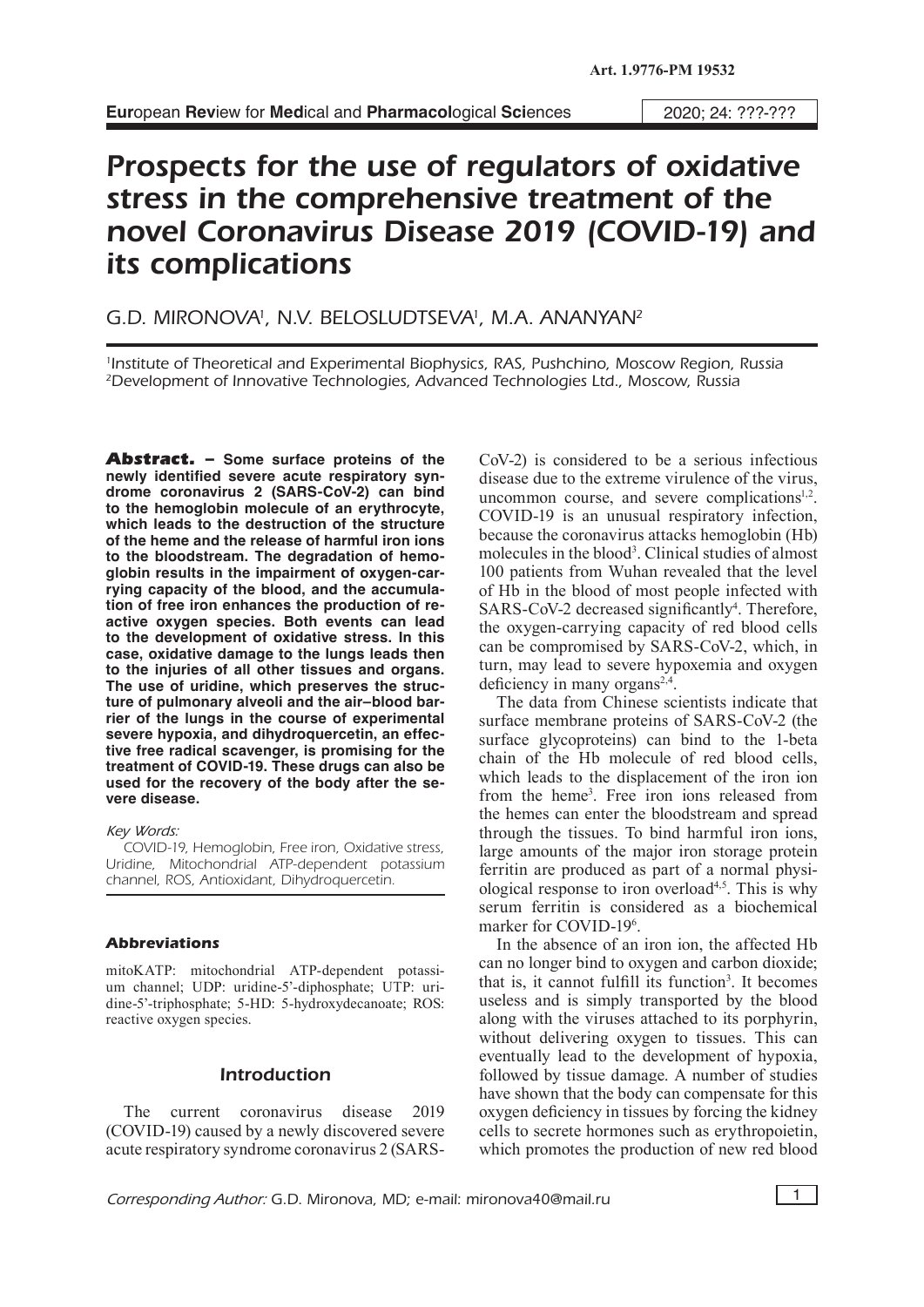cells by the bone marrow7 . In this case, the use of erythropoietin does not eliminate the root cause of the disease; the newly formed erythrocytes may also be further attacked by SARS-CoV-27 .

As known, each subunit of the Hb molecule has a heme group with a divalent iron ion which, in its free form, is quite toxic<sup>8</sup>. In the Hb molecule, it is locked in the center of the special protein porphyrin, acting as a "container". Thus, the iron ion is safely transported by Hb to tissues<sup>8</sup>. When the iron is divalent, Hb can bind the oxygen molecule in alveolar cells, and the iron is oxidized to a trivalent form. When Hb is made available to other cells in the body, it can release oxygen atoms and capture carbon dioxide, and iron is reduced to a divalent<sup>9</sup>.

The bioinformatics analysis revealed that the ORF8 protein and the surface glycoprotein of SARS-CoV-2 can bind to porphyrin<sup>3</sup>, while the toxic iron is released and transferred throughout the body5 . In the blood and tissues, free iron is known to be easily oxidized and trigger the peroxidation of lipids and proteins<sup>10</sup>. The binding of iron ions with ferritin can reduce the oxidative damage to tissues. This is probably the reason why COVID-19 is characterized by a significant increase in the level of serum ferritin $3-6$ , which can be a compensatory mechanism that reduces the labile iron pool in the organism $11$ .

Free iron is highly reactive and can catalyze the generation of damaging reactive oxygen species (ROS) via the Fenton and Haber-Weiss reactions<sup>10</sup>. The enhanced level of ROS due to iron overload can cause damage to biomolecules such as lipids, proteins, and nucleic acids, leading to tissue degradation in various pathologies, including viral infections $12,13$ . Under normal physiological conditions, iron metabolism is tightly controlled to protect the cell against toxicity $14$ . Several protection mechanisms exist to maintain the redox balance in the body. In particular, the iron homeostasis in the lungs is maintained by three main protective mechanisms, two of which are in the pulmonary alveolus<sup> $14$ </sup>. The first is macrophages, nonspecific killer cells, which can detect and eliminate reactive free radicals. The second mechanism is the alveolar epithelium, which is a target of COVID-19. Alveolar epithelial cells contain a great quantity of antioxidant molecules sufficient to neutralize ROS under normal physiological conditions. In the case of COVID-19, when the amount of free iron and ROS production dramatically increase, natural antioxidants present in the lung tissue can be insufficient to

prevent oxidative stress. This can lead to severe complications and bilateral pneumonia, which is not typical of a common infectious disease<sup>1</sup>. The data of radiography and computed tomography have shown that novel coronavirus-induced pneumonia is accompanied by massive oxidative damage to the lungs and other tissues $1,2,4$ , which may indicate a chemical rather than viral etiology. This has also been confirmed by diagnosticians and pathologists who, based on the observation of severely affected patients with COVID-19, call this disease not pneumonia but hypoxic damage accompanied by multiple organ failure due to the lack of oxygen supply to all tissues $15,16$ .

The data accumulated during the autopsy of deceased COVID-19 patients show that not only the lung is affected by this disease. Other organs also suffer from the lack of oxygen in the absence of functionally active Hb of erythrocytes in the blood and from elevated ROS production<sup>15,16</sup>. The liver, for example, plays a key protective role by removing potentially toxic free iron from the circulation and storing it in "iron storage" in hepatocytes, which can eventually become overloaded. The impairment of the liver function and damage to hepatocytes is accompanied by the release of the hepatic enzyme, alanine aminotransferase, in the blood, which is also a marker enzyme in COVID-192 . A moderate increase in the serum alanine aminotransferase level along with a compensatory increase in Hb at the early stage of COVID-19 is associated with a poor prognosis. This indicates a high probability of subsequent development of the severe acute respiratory distress syndrome in patients infected with SARS- $CoV-2<sup>2</sup>$ .

Subsequently, the development of oxidative stress can serve as a key pathogenic factor in damage to the brain and nervous tissues<sup>16</sup>. In the end, if the immune and antioxidant defense systems are not efficient in clearing the virus, and the oxygen saturation of the blood becomes too low, all organs of the body gradually begin to shut down1 . In this case, the transfusion of red blood cells with redox-active hemoglobin can help<sup>1</sup> or, as we suggest, artificial blood substitutes may be used.

In addition, there are several new approaches to the treatment of COVID-19. One approach involves the selection of drugs that inhibit the replication of the coronavirus, resulting in its inability for reproduction<sup>17</sup>. Another approach is to protect the Hb molecule from destruction for which antimalarial drugs such as hydroxychloroquine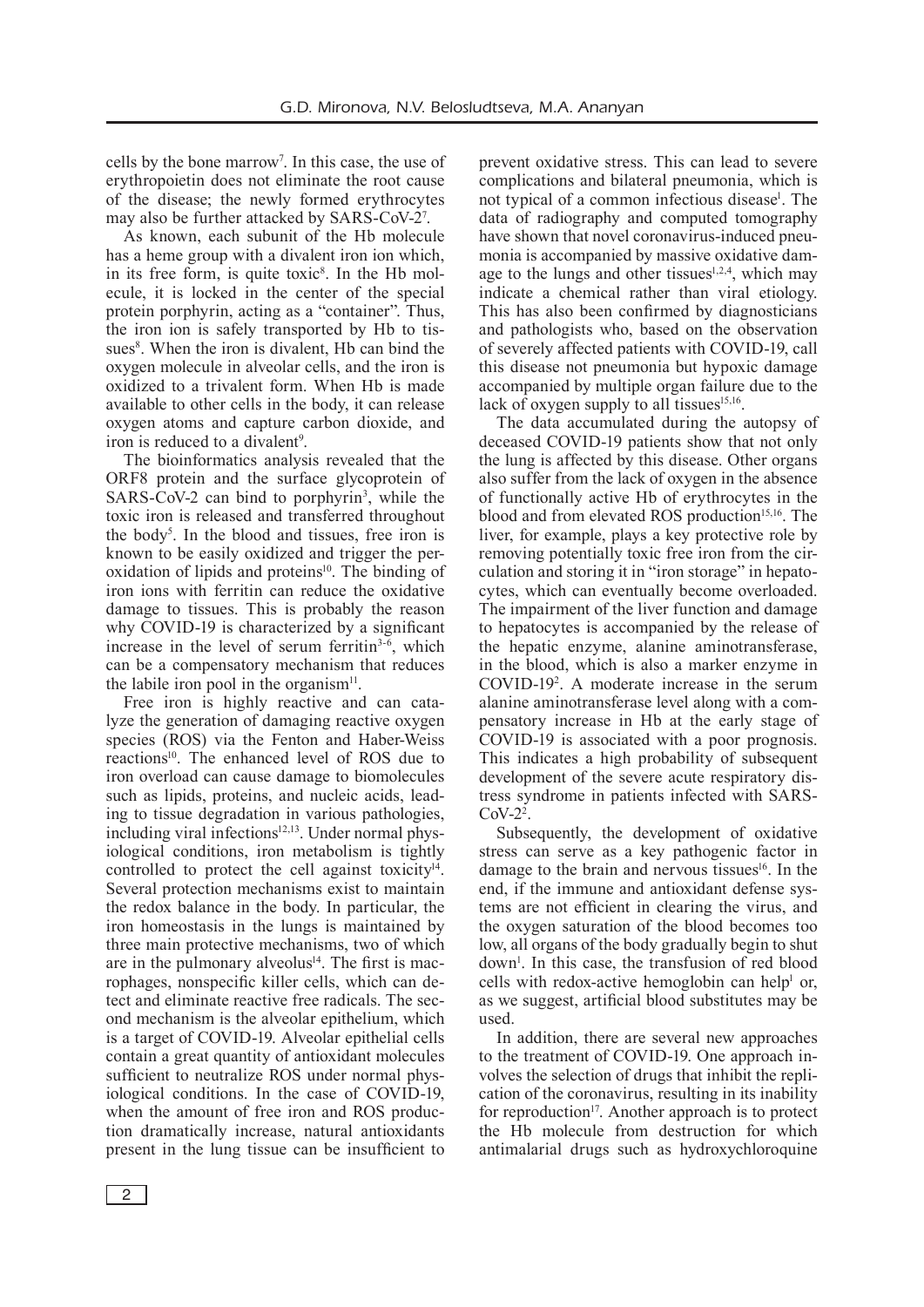and chloroquine can be used<sup>18-21</sup>. However, the therapeutic effect of these drugs on COVID-19 has not yet been clinically proven. The difficulty in the use of antimalarial drugs is that they have rare but potentially deadly side-effects<sup>22</sup>. In addition, their dosage in the case of COVID-19 needs to be amped up in comparison to malaria, which can sometimes cause persistent arrhythmias $18,22$ . Recent studies have also suggested the use of the anti-influenza drug favipiravir, which selectively and potently inhibits the RNA-dependent RNA polymerase of RNA viruses. Favipiravir was discovered through screening the chemical library for anti-viral activity against the influenza  $virus^{3,23}$ .

As mentioned above, Hb affected by SARS-CoV-2 is permanently deprived of the ability to transport oxygen and carbon dioxide, which may ultimately trigger the development of hypoxia in many organs, in particular, the lungs and the brain. Moreover, experimental data indicated that SARS-CoV induces enhanced ROS production in cell cultures, which is likely to be responsible for the virus-induced apoptotic cell death<sup>24,25</sup>. This prompts us to suggest the use of uridine, an antihypoxic drug, as a part of the complex therapy of COVID-19. An analysis of the mechanisms mediating the effects of uridine and its derivatives (UTP and UDP) on cellular metabolism is presented in the figure.

Recently, we have revealed a protective effect of uridine on the ultrastructure of rat lung tissue exposed to acute normobaric hypoxia<sup>26</sup>. An animal was placed for 30 min in a pressure chamber, which, instead of 21% oxygen, contained a gas mixture of 7% oxygen and 14% inert gaseous nitrogen. It should be noted that the lungs were predominantly affected by hypoxia while, in the heart, pathological changes in the ultrastructure of cardiomyocytes were less pronounced<sup>26-28</sup>. Severe hypoxia led to pulmonary edema and a sharp increase in the thickness of the air–hematological lung barrier (ABB), and pathological changes were observed in all its layers<sup>26</sup>. The thickness of the epithelial layer of the ABB increased by 61%, that of the interstitial layer by 47%, and that of the endothelial layer increased 2.3 times. Thus, hypoxia resulted in the interalveolar edema of all the layers, which was well defined in electron microscopy images. Uridine was shown to have a marked positive effect against hypoxic damage to the lungs. It protected the ABB from the hypoxia-induced hyperhydration; the thickness of its epithelial and endothelial layers became similar to that in control. After treatment, only the interstitial layer of the ABB did not completely recover<sup>26</sup>.

Acute and severe hypoxia also affected the ultrastructure of mitochondria in lung cells<sup>26</sup>. The following structural alterations of lung mitochondria were observed: the swelling of the mitochondrial matrix to different degrees, partial or complete vacuolization, disorders in crista arrangement, and destruction of mitochondrial membranes, mainly of the inner and sometimes of the outer ones. It should be noted that, under conditions of hypoxia, some adaptive changes in pulmonary alveoli were found. The mechanism of adaptation of lung cells to hypoxia can be related to an increase in the morphogenesis of mitochondria, since their total number increased. The administration of uridine to animals reduced the number of mitochondria with impaired ultrastructure and prevented the hypoxia-induced swelling of the organelles. The protective effect of uridine on ultrastructural changes in the pulmonary alveoli and mitochondria can be associated with the formation of uridine-5'-diphosphate (UDP), a metabolic activator of the mitochondrial ATP-dependent potassium channel (mito $K_{\text{app}}$ ). The administration of the selective inhibitor of the channel 5-hydroxydecanoate (5-HD) before the injection of uridine eliminated almost all the positive effects of uridine<sup>26</sup>. According to the literature and our data, the mito $K_{ATP}$  is involved in the protection of tissues from hypoxic stress and the development of urgent adaptation to oxygen deficiency<sup>28-31</sup>. It was found that the activation of the mito $K_{ATP}$  prevents the formation of increased amounts of ROS, which can oxidize DNA, proteins, and lipids, thereby altering their structure, activity, and physical properties $31,32$ .

It should be emphasized that the positive effect of uridine is mainly related to the fact that when it enters the cell, it can then be converted into UDP, which, as we have shown, can act as an opener of the mito $K_{ATP}^{33}$ . UDP itself does not penetrate the plasma membrane under physiological  $conditions<sup>34,35</sup>$ , but it can be synthesized in cells from exogenous uridine36. The concentration of uridine in blood plasma and tissues is regulated by cellular transport mechanisms and the activity of uridine phosphorylase that is responsible for the reversible phosphorolysis of uridine to uracil34. The expression of uridine phosphorylase is directly regulated by the tumor suppressor gene *p53*<sup>34</sup>*.* The intravenous injection of uridine leads to an increase in its level in the blood serum, and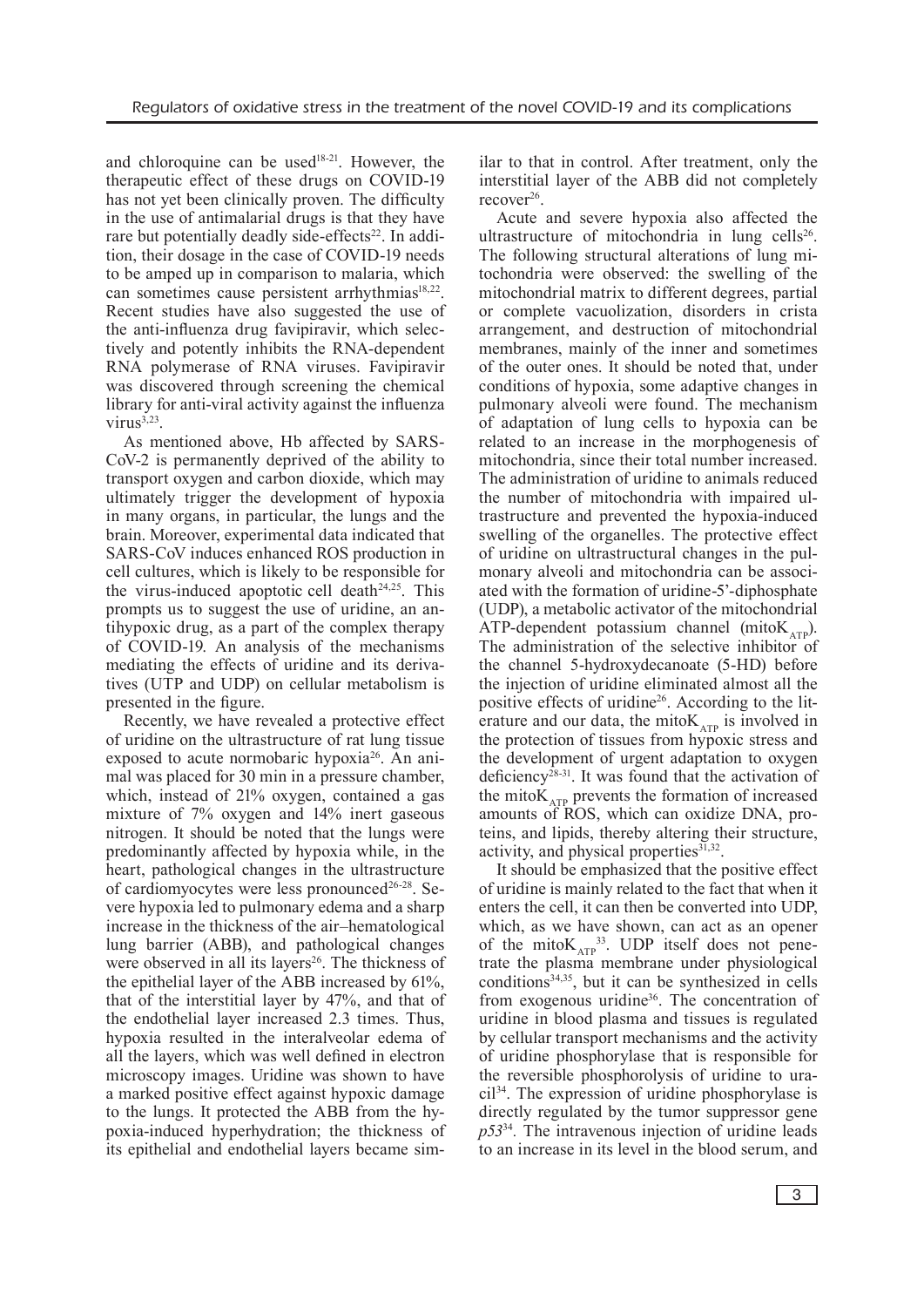within 0.5-1 h after the synthesis of UDP and UTP in the cell, the manifestation of therapeutic effects can be observed<sup>36-38</sup>.

We have demonstrated earlier that uridine, a metabolic precursor of the mito $K_{ATP}$  activator, UDP, prevented the excessive production of hydrogen peroxides and diene conjugates in the heart tissue on an animal model of acute myocardial ischemia37,38. Simultaneously, uridine limited changes in oxidative and energy metabolisms in the heart. It decreased the size of the necrosis zone in the myocardium and prevented disturbances in the synthesis of glycogen, ATP, and creatine phosphate, which preserve the myocardial function during hypoxia37,39. The stimulatory effect of uridine on glycogen synthesis can also alleviate pathological changes in diabetes mellitus40, which causes increased complications in COVID-192 .

Pyrimidine nucleoside uridine, which is necessary for the synthesis of RNA and biomembranes, is a key element in the regulation of normal physiological processes occurring in the cell<sup>39</sup> and a number of pathological conditions $40,41$ . The biological effect of uridine is associated with its metabolism (Figure 1). When intracellular uridine is converted into UTP, and then into CTP (there is no transport system for cytisine), it can affect the synthesis of brain lipids and restore the membrane structure, in particular, the myelin sheath on the axon of neurons. Therefore, uridine has long been used to restore the memory function and treat neurodegenerative disorders $42$ . However, uridine phosphonucleotides, unlike uridine, do not enter the cell34,43. Recently, we have shown



Figure 1. The pathways that mediate the protective effect of uridine *in vivo* against the development of oxidative stress and energy imbalance.

that uridine has an antihypoxic effect, which positively affects the function of the nervous $29$ . cardiovascular $37,38$ , and respiratory<sup>26</sup> systems, as well as exhibits anti-inflammatory activity<sup>36</sup>. We suggested that these effects of uridine could be associated with its conversion into UDP in the cell33,36.

It is well known that the specific cells of the immune system of a virus-infected organism begin to secrete various pro- and anti-inflammatory cytokines, including interleukin (IL)-10, IL-6, IL-17, IL-23, interferon (IFN)-α, IFN-γ, BAFF, and others. Abnormal release of diverse cytokines can end with the development of a "cytokine storm", which plays a crucial pathogenic role in infectious diseases, including COVID-191,2,4,44. Under normal physiological conditions, cytokines and ROS are signaling molecules and can modulate key transcription factors, which in turn regulate the synthesis of proteins necessary to protect against a stressful factor. The production of cytokines by immune cells in the appropriate amounts protects the body from viruses and bacteria. However, an excess of cytokines produced during a cytokine storm induces an overactive immune response, which can cause damage to many organs, especially the lungs<sup>2</sup>. As follows from our studies, uridine can eliminate the cytokine storm<sup>36</sup>.

The anti-inflammatory effect of uridine is manifested in the inhibition of excessive secretion of tumor necrosis factor-α, IFN-γ, IL-1, IL-2, and IL-6 pro-inflammatory cytokines, observed during the development of inflammation<sup>36</sup>. The mechanisms mediating the effects of uridine are regulated by the activation of glycogen synthesis and opening of the mito $K_{ATP}$ , which increase the energy potential of the cell and reduce oxidative stress<sup>36</sup>. The current reports show that patients with severe COVID-19 present a cytokine storm syndrome characterized by different cytokine profiles<sup>1</sup>. In excess, these cytokines can damage the walls of blood vessels and cause hemorrhages in the brain, which results in the development of certain neurological symptoms<sup>1,2,4</sup>. Our studies show that uridine can normalize the imbalance of immune responses and decrease the activity of the nuclear factor (NF)-κB signaling pathway<sup>36</sup>, and therefore be a promising drug for the treatment of COVID-19.

It should be noted that a diet enriched with antioxidants also reduces the cytokine storm $45$ , and therefore, may also be a promising approach to the treatment of the disease. Furthermore, it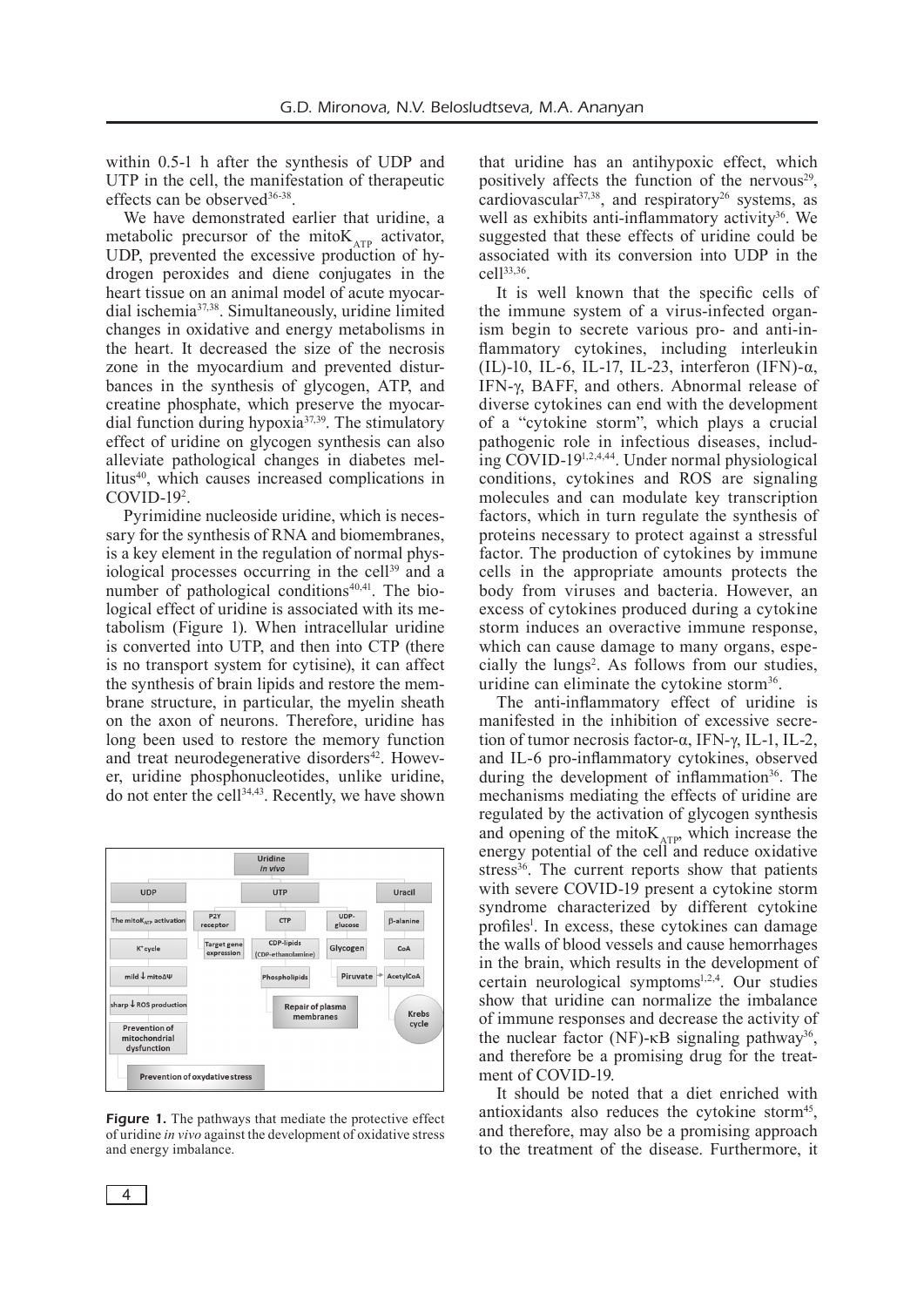has become clear that older people are at a significantly increased risk for developing severe complications from COVID-194 not only because they have many concomitant diseases but also because their oxidative metabolism is impaired. As is known, aging is associated with an increase in ROS production in tissues<sup>31,37</sup>. We also do not exclude that this may be also associated with an aging-related decrease in the activity of the mito $K_{ATP}$  channel<sup>37</sup>, which leads to increased generation of ROS by mitochondria30,32. Therefore, the use of antioxidant medications may be recommended to maintain the intracellular redox balance and reduce oxidative stress for older people with COVID-19.

Considering possible development of the cytokine storm, hypoxemia, and oxidative damage to tissues during COVID-19, which was also confirmed by clinical studies<sup>2,4</sup>, we suggest that effective antioxidants are useful for the prophylaxis of hyper-inflammation and the suppurative treatment of the disease. The supplementation of antioxidants may also help to accelerate the recovery of the body after COVID-19. An effective scavenger of free radicals is dihydroquercetin.

The water-soluble dihydroquercetin "Taxifolin aqua," developed by Advanced Technologies Ltd (Russia) has been registered as a biologically active additive and has a certificate of state registration no. RU.77.99.11.003.E.003036.07.18. The drug has a powerful antioxidant effect, which is several times higher than that of the well-known natural analog vitamin C44. Aqua dihydroquercetin can protect and strengthen blood vessel walls, reduce their permeability and fragility, restore blood microcirculation, and normalize metabolism in cells<sup>46</sup>. It should be emphasized that high-dose vitamin C is now recommended for the treatment of COVID-1947,48.

It was found that, in patients with acute pneumonia who received complex therapy in combination with dihydroquercetin, the signs of pulmonary inflammation and the level of ROS production in the blood serum disappeared faster compared to those who did not take it<sup>49</sup>. The use of dihydroquercetin as a part of the integrated therapy strategy allows one to normalize the blood circulation in the mucous membrane of the bronchi in a short time, thereby contributing to the rapid elimination of local inflammation $49,50$ .

It was also observed that, in patients with chronic obstructive pulmonary disease who have abnormalities in the endobronchial microcirculation of the bronchial mucosa, dihydroquercetin decreased or removed, depending on the severity of the disease, characteristic morphofunctional disorders in the microvascular bed $51$ .

## **Conclusions**

Considering the literature data and the experience of practicing doctors, one can assume that the COVID-19 infection is accompanied, particularly in severe cases, by pulmonary oxidative stress, which causes profound structural changes in the lung tissue. Due to the coronavirus-induced degradation of Hb molecules, a decrease in the pool of redox-active erythrocytes and the accumulation of a large amount of free iron ions occur; in all organs and tissues, hypoxia and oxidative stress may develop. To prevent these events in COVID-19 patients, we propose to use the pyrimidine nucleoside uridine and the water-soluble antioxidant dihydroquercetin, which are promising in the treatment of hypoxia-induced injury of the lungs and respiratory diseases. They may be useful for the treatment of COVID-19 patients and the restoration of their body after such a serious illness.

#### Conflict of Interest

The Authors declare that they have no conflict of interests.

#### **Acknowledgements**

We are sincerely grateful to Svetlana V. Sidorova for her help in editing the English language.

#### Funding

The Authors declare that they have no conflict of interests.

#### References

- 1) ZHANG L, LIU Y. Potential interventions for novel coronavirus in China: a systematic review. J Med Virol 2020; 92: 479-490.
- 2) Jiang X, Coffee M, Bari A, Wang J, Jiang X, Huang J, Shi J, Dai J, Cai1 J, Zhang T, Wu Z, He G, Huang Y. Towards an artificial intelligence framework for data-driven prediction of coronavirus clinical severity. Comput Mater Contin 2020; 63: 537-551.
- 3) Liu W, Li H. COVID-19: attacks the 1-beta chain of hemoglobin and captures the porphyrin to inhibit human heme metabolism. ChemRxiv 2020.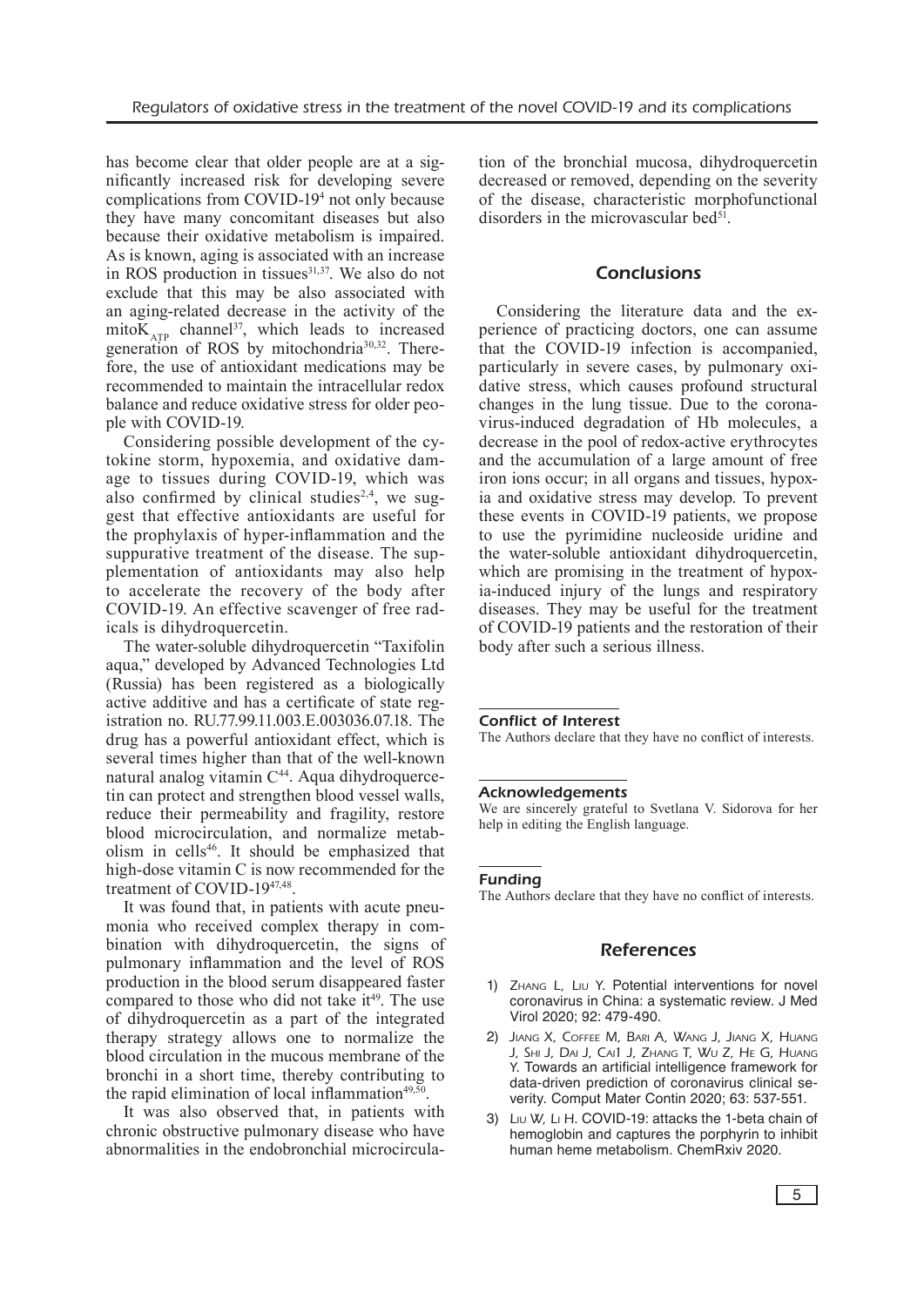- 4) Chen N, Zhou M, Dong X, Qu J, Gong F, Han Y, Qiu Y, Liu Y, Wei Y, Xia J, Yu T, Zhang X, Zhang L. Epidemiological and clinical characteristics of 99 cases of 2019 novel coronavirus pneumonia in Wuhan, China: a descriptive study. Lancet 2020; 395: 507-513.
- 5) Zhou B, She J, Wang Y, Ma X. Utility of ferritin, procalcitonin, and c-reactive protein in severe patients with 2019 novel coronavirus disease. BMC Infect Dis 2020.
- 6) SHOENFELD Y. Corona (COVID-19) time musings: our involvement in COVID-19 pathogenesis, diagnosis, treatment and vaccine planning. Autoimmun Rev 2020; 102538.
- 7) Hadadi A, Mortezazadeh M, Kolahdouzan K, Alavian G. Does recombinant human erythropoietin administration in critically ill COVID‐19 patients have miraculous therapeutic effects? J Med Virol 2020; 1: 1-4.
- 8) DEV S, BABITT J. Overview of iron metabolism in health and disease. Hemodial Int 2017; 21(Suppl 1): S6-S20.
- 9) COATES T. Physiology and pathophysiology of iron in hemoglobin-associated diseases. Free Radic Biol Med 2014; 72: 23-40.
- 10) González PM, Piloni NE, Puntarulo S. Iron overload and lipid peroxidation in biological systems. In book: Lipid Peroxidation 2012; 89-108.
- 11) Lee MH, Means Jr. RT. Extremely elevated serum ferritin levels in a university hospital: Associated diseases and clinical significance. Am J Med 1995; 98: 566-571.
- 12) DRAKESMITH H, PRENTICE A. Viral infection and iron metabolism. Nat Rev Microbiol 2008; 6: 541-552.
- 13) Tarifeño-Saldivia E, Aguilar A, Contreras D, Mercado L, Morales-Lange B, Márquez K, Henríquez A, RIQUELME-VIDAL C, BOLTANA S. Iron overload is associated with oxidative stress and nutritional immunity during viral infection in fish. Front Immunol 2018; 9: 1296.
- 14) BRESGEN N, ECKL PM. Oxidative stress and the homeodynamics of iron metabolism. Biomolecules 2015; 5: 808-847.
- 15) Xu Z, Shi L, Wang Y, Zhang J, Huang L, Zhang C, Liu S, Zhao P, Liu H, Zhu L, Tai Y, Bai C, Gao T, Song J, Xia P, Dong J, Zhao J, Wang F. Pathological findings of COVID-19 associated with acute respiratory distress syndrome. Lancet Respir Med 2020; 8: 420-422.
- 16) Zaim S, Chong JH, Sankaranarayanan V, Harky A. COVID-19 and Multi-Organ Response. Curr Probl Cardiol 2020; 100618.
- 17) CALY L, DRUCE JD, CATTON MG, JANS DA, WAGSTAFF KM. The FDA-approved drug ivermectin inhibits the replication of SARS-CoV-2 in vitro. Antivir Res 2020; 178: 104787.
- 18) HOANGA VT, MEDDEBA L, MAILHE M, DOUDIER B, COURjone J, Giordanengo V, Vieira VE, Dupont HT, Honoré S, Colson P, Chabrière E, La Scola B, Rolain JM, Brouqui P, RAOULT D. Hydroxychloroquine and azithromycin as a treatment of COVID-19: results of

an open-label non-randomized clinical trial. Int J Antimicrob Ag 2020; 105949.

- 19) Wang M, Cao R, Zhang L, Yang X, Liu J, Xu M, Shi Z, Hu Z, Zhong W, Xiao G. Remdesivir and chloroquine effectively inhibit the recently emerged novel coronavirus (2019-nCoV) in vitro. Cell Res 2020; 30: 269-271.
- 20) Jaffe S. Regulators split on antimalarials for COVID-19. Lancet 2020; 395: 1179.
- 21) Zhou Y, Hou Y, Shen J, Huang Y, Martin W, Cheng F. Network-based drug repurposing for novel coronavirus 2019-nCoV/SARS-CoV-2. Cell Discov 2020; 6: 14.
- 22) CHEN CY, WANG FL, LIN CC. Chronic hydroxychloroquine use associated with QT prolongation and refractory ventricular arrhythmia. Clin Toxicol (Phila) 2006; 44: 173-175.
- 23) Furuta Y, Komeno T, Nakamura T. Favipiravir (T-705), a broad-spectrum inhibitor of viral RNA polymerase. Proc Jpn Acad Ser B Phys Biol Sci 2017; 93: 449‐463.
- 24) LIN CW, LIN KH, HSIEH TH, SHIU SY, LI JY. Severe acute respiratory syndrome coronavirus 3C-like protease-induced apoptosis. FEMS Immunol Med Microbiol 2006; 46: 3753-3780.
- 25) Wu YH, Tseng CP, Cheng ML, Ho HY, Shih SR, Chiu DT. Glucose-6-phosphate dehydrogenase deficiency enhances human coronavirus 229e infection. J Infect Dis 2008; 197: 812-816.
- 26) Rozova EV, Mankovskaya IN, Belosludtseva NV, Khmil HV, Mironova GD. Uridine as a protector against hypoxia-induced lung injury. Sci Rep 2019; 9: 9418.
- 27) Rozova EV, Mankovskaya IN, Mironova GD. Structural and dynamic changes in mitochondria of rat myocardium under acute hypoxic hypoxia: role of mitochondrial ATP-dependent potassium channel. Biochemistry (Moscow) 2015; 80: 994-1000.
- 28) Mironova GD, Rozova EV, Belosludtseva NV, Man'kovskaya IN. Dynamic restructuring of the myocardial mitochondria in response to uridine modulation of the activity of mitochondrial ATP-dependent potassium channel under conditions of acute hypoxic hypoxia. Bull Exp Biol Med 2019; 166: 806-810.
- 29) Mironova GD, Pavlik LL, Kirova YI, Belosludtseva NV, Mosentsov AA, Khmil NV, Germanova EL, Lukyanova LD. Effect of hypoxia on mitochondrial enzymes and ultrastructure in the brain cortex of rats with different tolerance to oxygen shortage. J Bioenerg Biomembr 2019; 51: 329-340.
- 30) Mironova GD, Shigaeva MI, Gritsenko EN, Murzaeva SV, Gorbacheva OS, Germanova EL, Lukyanova LD. Functioning of the mitochondrial ATP-dependent potassium channel in rats varying in their resistance to hypoxia. Involvement of the channel in the process of animal's adaptation to hypoxia. J Bioenerg Biomembr 2010; 42: 473-481.
- 31) SZEWCZYK A, BEDNARCZYK P, JĐDRASZKO J, KAMPA RP, Koprowski P, Krajewska M, Kucman S, Kulawiak B, Laskowski M, Rotko D, SĐK A, WALEWSKA A, Đo-